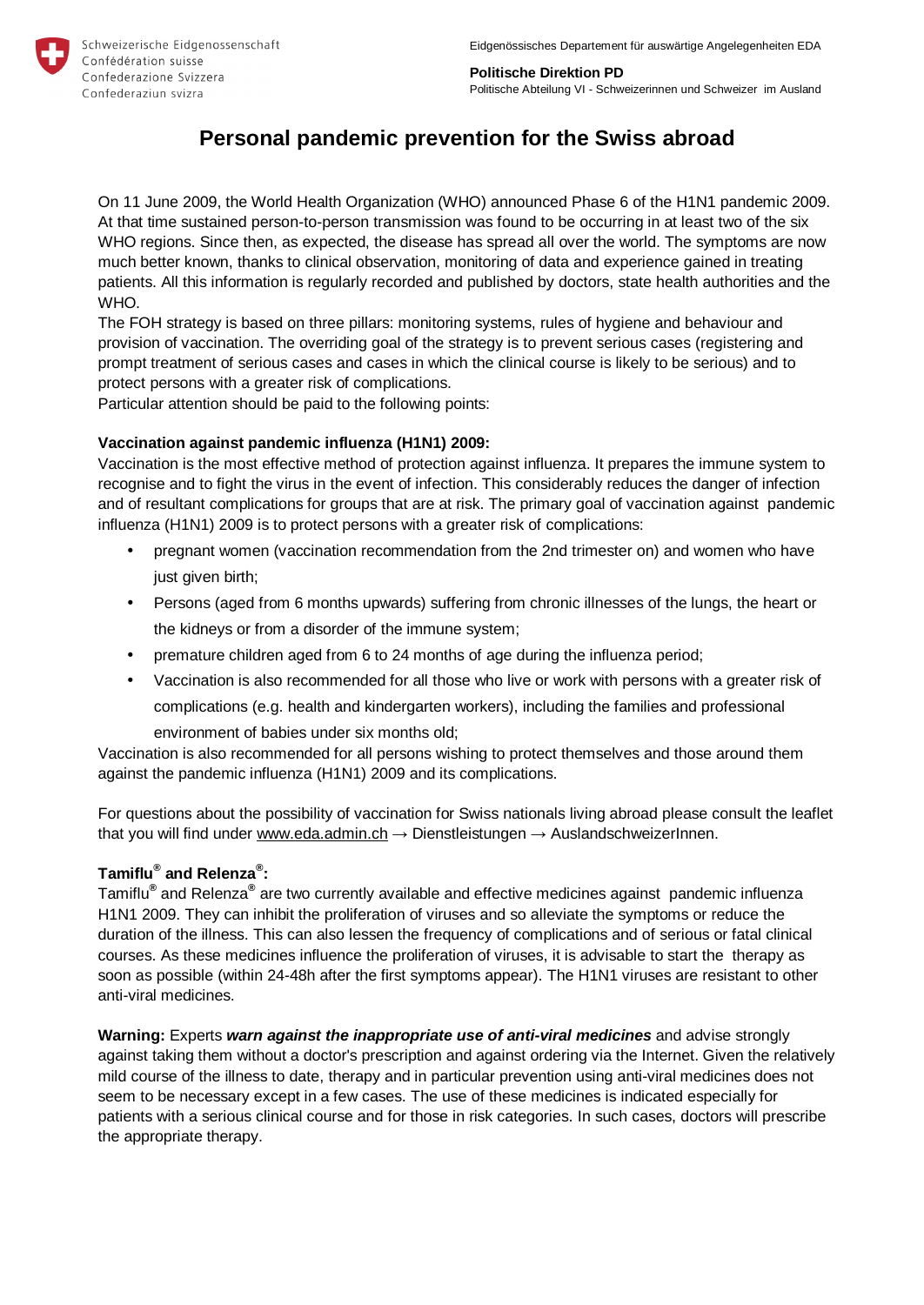If you live in a country with inadequate pandemic prevention and you have the chance to obtain Tamiflu® or Relenza**®** privately from a reliable source, we recommend that you do so, but if you fall ill make sure to *strictly follow your doctor's instructions.*

## **Travel documents:**

If you live in a country where medical provision is inadequate, you are perhaps considering returning to Switzerland in the event of a pandemic as long as this is possible. Please remember that you must always have valid travel documents and plan your journey well in advance. Over the entire duration of the first wave of the pandemic, up to 25% of the population could be infected. In the event of a severe pandemic, many employees might stay at home for fear of infection. Public transport could come to a halt and the transport of goods could be slowed down or stopped. This would have a serious impact on many other areas.

## **Emergency supplies:**

Shops' stocks can be used up quickly and fresh supplies may be subject to delays. During a pandemic you will be glad to stay at home as much as possible. So get in a supply of emergency food rations, at least for the duration of the illness, i.e. two weeks or even for the entire period of an influenza outbreak, i.e. up to eight weeks. As for the necessary items, see for example [www.bwl.admin.ch](http://www.bwl.admin.ch)  $\rightarrow$  Themen  $\rightarrow$  Notvorrat.

## **Protective material**:

Regular and thorough washing of hands is one of the most important protective measures. Although the protective effect of hygiene masks has not been proven, they may in certain circumstances provide some protection when in contact with others and at least prevent wearers from infecting others. In many countries there may be shortages in supplies of hygiene masks. You should consider purchasing a sufficient supply of these masks (surgical mask Type II R/ European Standard prEN14683)!

## **Electricity supply:**

During a pandemic there may be electricity blackouts. We recommend that you acquire reserves of matches, batteries for torches and radio, etc. If you depend on certain electrical items, you should organise an emergency electricity supply.

#### **Water supply:**

Supplies of drinking water may be interrupted or the water may be polluted. Build up a reserve of drinking water. If you can collect rainwater, you can also use this, after boiling it for between five minutes at sea level and up to twenty minutes at 4000 m.

#### **Cash:**

Your company may stop wage payments and your bank may cease operating. ADCs may stop working. Keep a reasonable amount of cash in a safe place.

#### **Heating:**

There may also be interruptions to gas and electricity supplies, and deliveries of fuel (heating oil, wood) may also be delayed. If you heat your house with gas or electricity, make sure you have emergency heating options and that you always have a sufficient supply of fuel.

# **Further information:**

When preparing for and during a pandemic, reliable information is crucial.

- $\rightarrow$  Find out about measures and recommendations by the local authorities;
- $\rightarrow$  Regularly consult the web pages of the Federal Office of Health [\(www.bag.admin.ch\)](http://www.bag.admin.ch)) and of the World Health Organization ([www.who.int\);](http://www.who.int);)
- $\rightarrow$  Ask your employer about preparations for the pandemic.

**Hotline:** The FOH has established a hotline. During office hours, your questions will be answered at the following number ++41 (0)31 322 21 00. Please note that the hotline **cannot answer medical questions.**